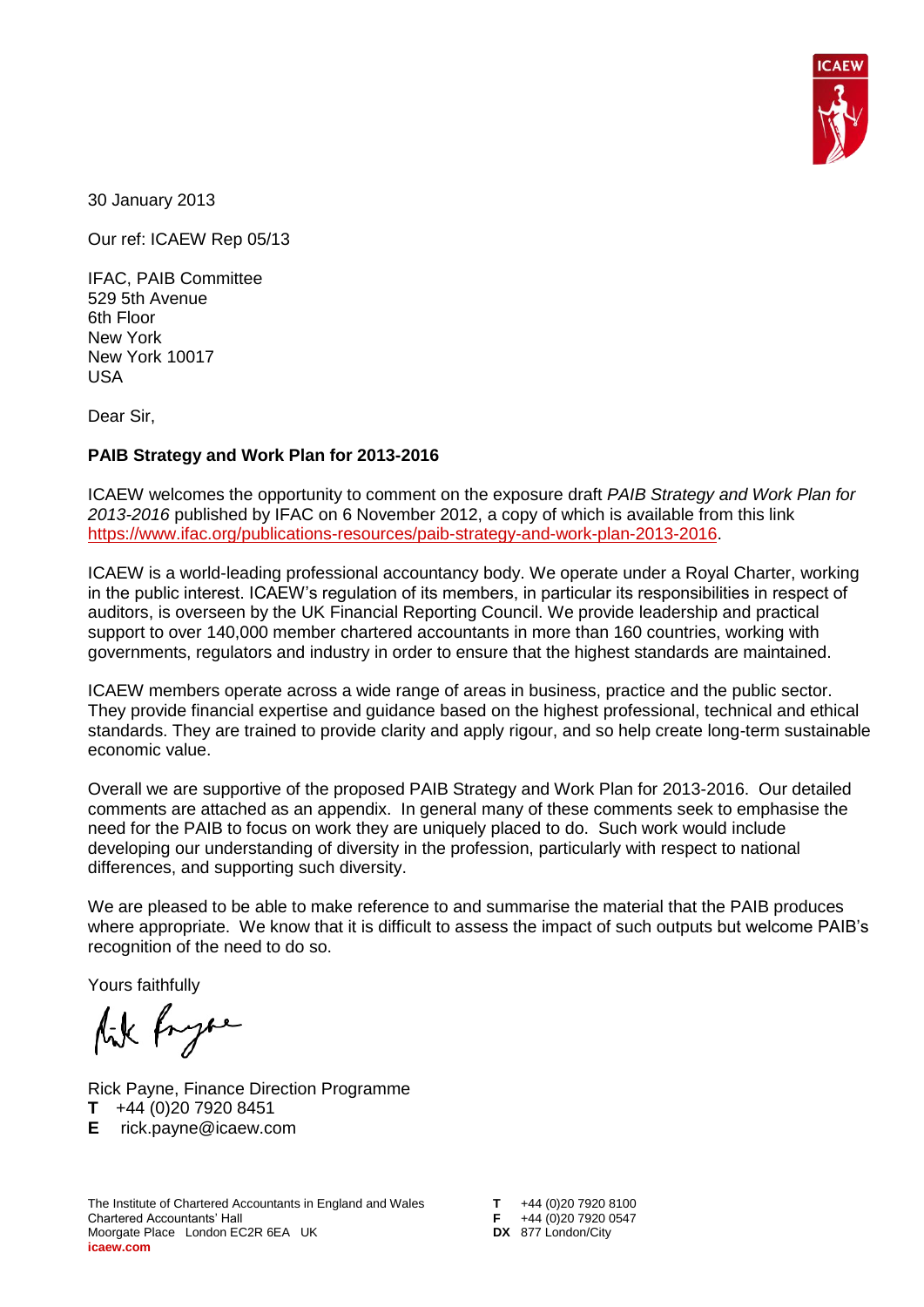## APPENDIX

Our response is set out in line with the questions used to guide feedback.

**Q1 Do the proposed PAIB vision and objectives continue to reflect the best focus for IFAC to help its member organizations support their professional accountants in business and facilitate the profession's contribution to the development of sustainable organizations and financial markets and strong international economies (page 10)?**

1. Yes

**Q2 Do the six areas of focus continue to reflect the significant issues of importance to professional accountants in business in your jurisdiction (page 11)?**

- 2. There is an emphasis on integration and we are not sure how integrated thinking is being defined. However, it is important to note that divergent thinking and the ability to challenge are important qualities sometimes required of professional accountants in business.
- 3. The six areas of focus remain relevant. While we do not suggest adding to the list it may be worth noting that information technology developments are likely to have a significant impact across each area.
- 4. We support the review of the positioning of IGPGs. This work should also be reflected in Appendix 2 in order to provide a complete picture.

**Q3 Do you agree with the proposed activities and projects on the work plan? Are there any gaps that would benefit from consideration at an international level? Are any important new developments missing? (Appendix 2).**

5. Developing a statement on the role of the senior financial officer/CFO

We are not convinced that such a statement would be of value given the diverse contexts within which CFOs operate. Contextual drivers include organisational size, national differences, the make-up of executive teams and industry sectors. An alternative approach would be to produce a series of case studies of CFOs from around the world which focus on economies where the professionally qualified CFO is less common. Ideally the CFOs covered would be from diverse backgrounds and the cases would demonstrate the wide range of potential contributions a professionally qualified CFO can make. The aim of the cases would be to provide evidence that professionally qualified CFOs and aspiring CFOs with evidence they can use to demonstrate to those outside the accounting profession that they can contribute more broadly to business performance.

6. Forward looking paper on future roles and expectations of professional accountants in business

Before embarking on this project an assessment should be made of the impact of previous forward looking papers on the roles of PAIBs/CFOs (see for example KPMG's report 'Finance of the Future – looking forward to 2020' published in 2008).

The themes highlighted do not look particularly forward looking. In particular balancing the tensions between the 'partner' and 'steward' role and the need for broad-based experience and specialist knowledge have been very long standing and inherent issues for professional accountants in business. Therefore it is unclear how a forward looking paper would have particular value in helping individuals cope with these tensions.

The value of forward looking papers usually lies in generating new thinking and preparing for possible scenarios which are not being widely considered. One approach might be to identify well thought through future scenarios and trends produced by other institutions and look at the possible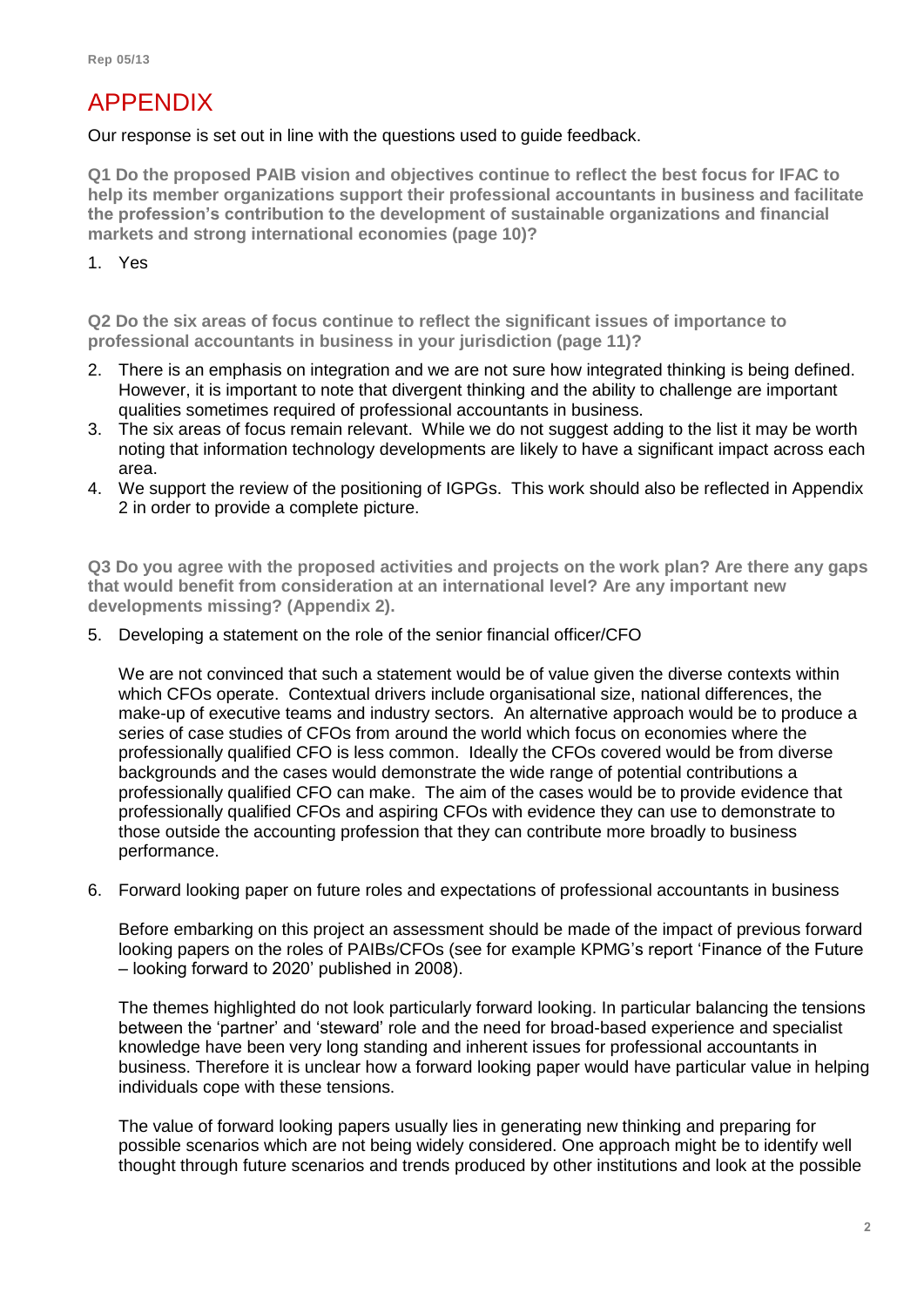implications for professional accountants in business. The scenarios and trends should reflect a range of possibilities for how areas such as globalisation, automation, information technology developments, climate change, ageing populations etc. may play out.

7. Supporting the International Accounting Education Standards Board (IAESB)

PAIB's work in supporting the IAESB should seek to ensure that the development of competency frameworks does not inhibit diversity in the profession and the multiple qualities that professional accountants in business can bring to organisations.

8. Continuing to provide the profession a framework of fundamental principles on how professional accountants in business contribute to evaluating and improving governance in organisations.

By and large the principles set out in the current IGPG on 'Evaluating and Improving Governance' reflect general governance principles and guidance we observe in many jurisdictions, which generally do not set out specific guidance for CFOs or Finance Directors. The IGPG contains little detail on the specific role of professional accountants in business beyond that in other PAIB publications. Rather than updating the IGPG perhaps PAIB should consider the fact that the role of professional accountants in business in effective governance does not seem to have been analysed in any detail by commentators. This is a gap that PAIB could seek to fill. Again PAIB can add particular value by looking at how the challenges of effective governance for professional accountants in business vary between countries. One approach may be to look at specific governance failures and the lessons learnt.

9. Further developing relationships with national and international issuers of standards, frameworks, and guidelines for internal control and enterprise risk management.

We support continued and active dialogue with both ISO and COSO.

10. Providing a high-level comparison of the various risk management and internal control guidelines (e.g. COSO and ISO), highlighting commonalities and differences, particularly focused on concepts and terminology.

Assuming such work has not been carried out elsewhere this comparison could be of value. We would suggest a practical focus and aim the comparison at those tasked with designing organisational policy and guidelines while attempting to meet both the ISO and COSO guidelines.

The effort required to successfully carry out this work should not be underestimated.

11. Supporting the International Ethics Standards Board for Accountants (IESBA) in evaluating and improving the Code of Ethics for Professional Accountants, specifically in relation to professional accountants in business.

In providing this support we would emphasise the need to help professional accountants in business work across different national cultures because the interpretation of written ethical codes and concepts may vary significantly from country to country when explored in depth. Identifying and discussing such differences may help professional accountants in business deal with ethical issues when they arise, particularly when carrying out international assignments.

12. Developing the IFAC Sustainability Framework to further promote and encourage integrated thinking and management.

Greater clarity is required on how PAIB envisage developing the framework further. Any development should be based on assessment of the impact of the existing framework and how